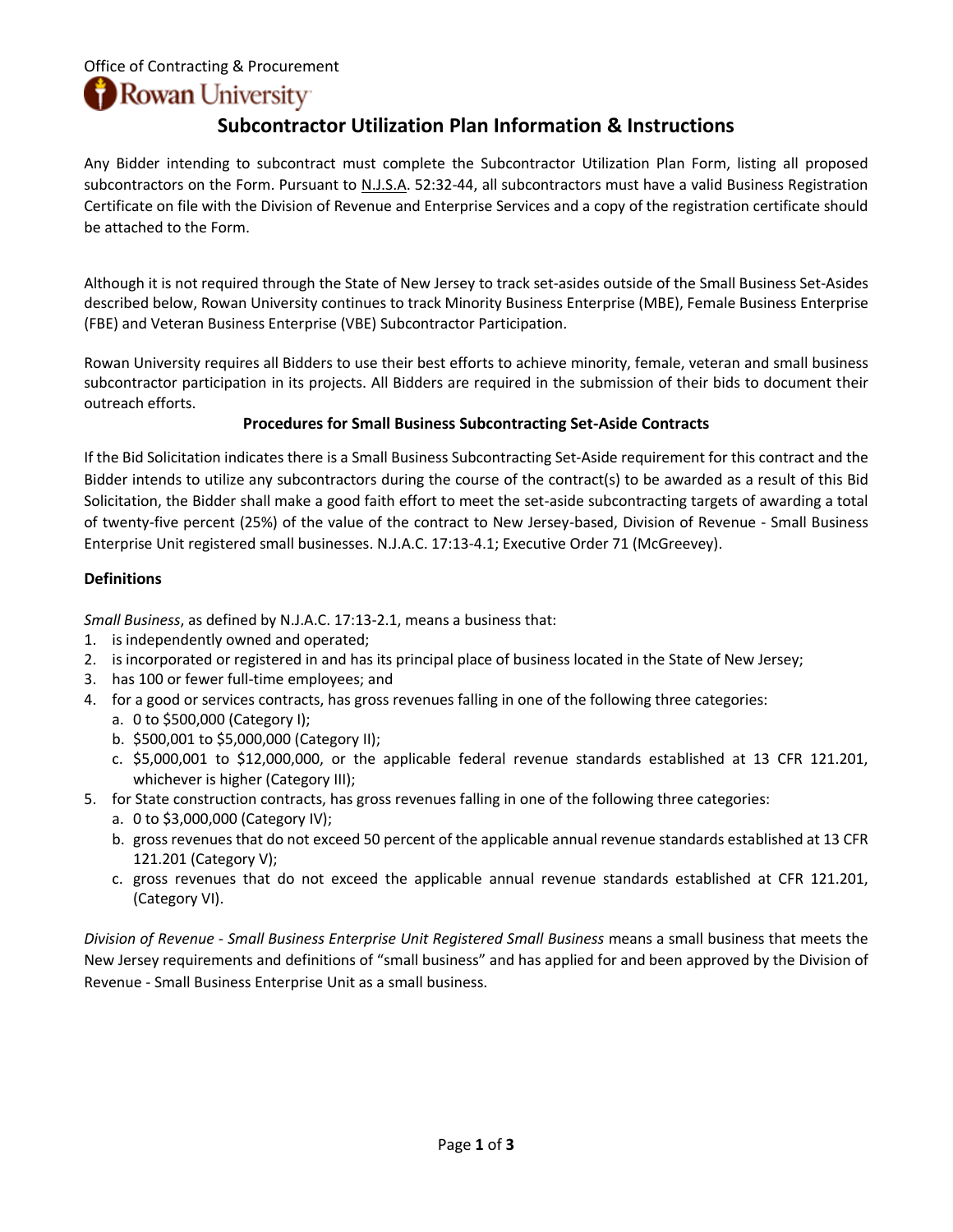## **Rowan University**

#### **Suggested Procedure to Demonstrate a Good Faith Effort on Small-Business Subcontracting Set-Aside Contracts**

If the Bid Solicitation contains small-business subcontracting set-aside goals and a Bidder intends to subcontract, the following actions should be taken to achieve the set-aside subcontracting goal requirements:

- 1. Attempt to locate eligible small businesses in Categories I, II, III, IV, V and/or VI as appropriate to the Bid Solicitation;
- 2. Request a listing of small businesses by Category from the Division of Revenue and Enterprise Services;
- 3. Record efforts to locate eligible businesses, including the names of businesses contacted and the means and results of such contacts;
- 4. Provide all potential subcontractors with detailed information regarding the specifications;
- 5. Attempt, whenever possible, to negotiate prices with potential subcontractors submitting higher than acceptable price Quotes;
- 6. Obtain, in writing, the consent of any proposed subcontractor to use its name in response to the Bid Solicitation; and,
- 7. Maintain adequate records documenting efforts to achieve the set-aside subcontracting goals.

A Quote should also contain the following items with the Plan, as applicable:

- 1. A copy of the Division of Revenue Small Business Enterprise Unit Registered Small Business proof of registration as a small business for any business proposed as a subcontractor; and,
- 2. Documentation of the Bidder's good faith effort to meet the targets of the set-aside subcontracting requirements. The document(s) should contain sufficient detail to permit the Bid Review Unit of the Division of Purchase and Property to effectively assess the Bidder's efforts to comply if the Bidder has failed to attain the statutory goals.

If awarded the contract, the Bidder shall notify each subcontractor listed in the Plan, in writing.

#### **NOTE THAT A BIDDER'S FAILURE TO SATISFY THE SMALL-BUSINESS SUBCONTRACTING TARGETS OR PROVIDE SUFFICIENT DOCUMENTATION OF ITS GOOD FAITH EFFORTS TO MEET THE TARGETS WITH THE QUOTE OR WITHIN TEN (10) DAYS UPON REQUEST SHALL PRECLUDE AWARD OF A CONTRACT TO THE BIDDER.**

A Bidder seeking eligible Small Businesses should contact:

#### **New Jersey Division of Revenue and Enterprise Services- Small Business Enterprise Unit**

33 West State Street - Fifth Floor PO Box 026 Trenton, NJ 08625-0026 Telephone: (609) 292-2146 Fax: (609) 984-6679

A Bidder or Subcontractor that needs guidance regarding Set-Aside requirements for Rowan University should contact:

**Office of Contracting & Procurement**  Supplier Diversity & Inclusion 201 Mullica Hill Road – Bunce Hall 208 Glassboro, NJ 08085 Telephone: (856) 256-5172 [supplierdiversity@rowan.edu](mailto:supplierdiversity@rowan.edu)

Each Bidder awarded a contract for a procurement which contains the set-aside subcontracting goal requirement shall fully cooperate in any studies or surveys which may be conducted by the State to determine the extent of the Vendor's {Bidder's} compliance with N.J.A.C. 17:13-1.1 et seq.